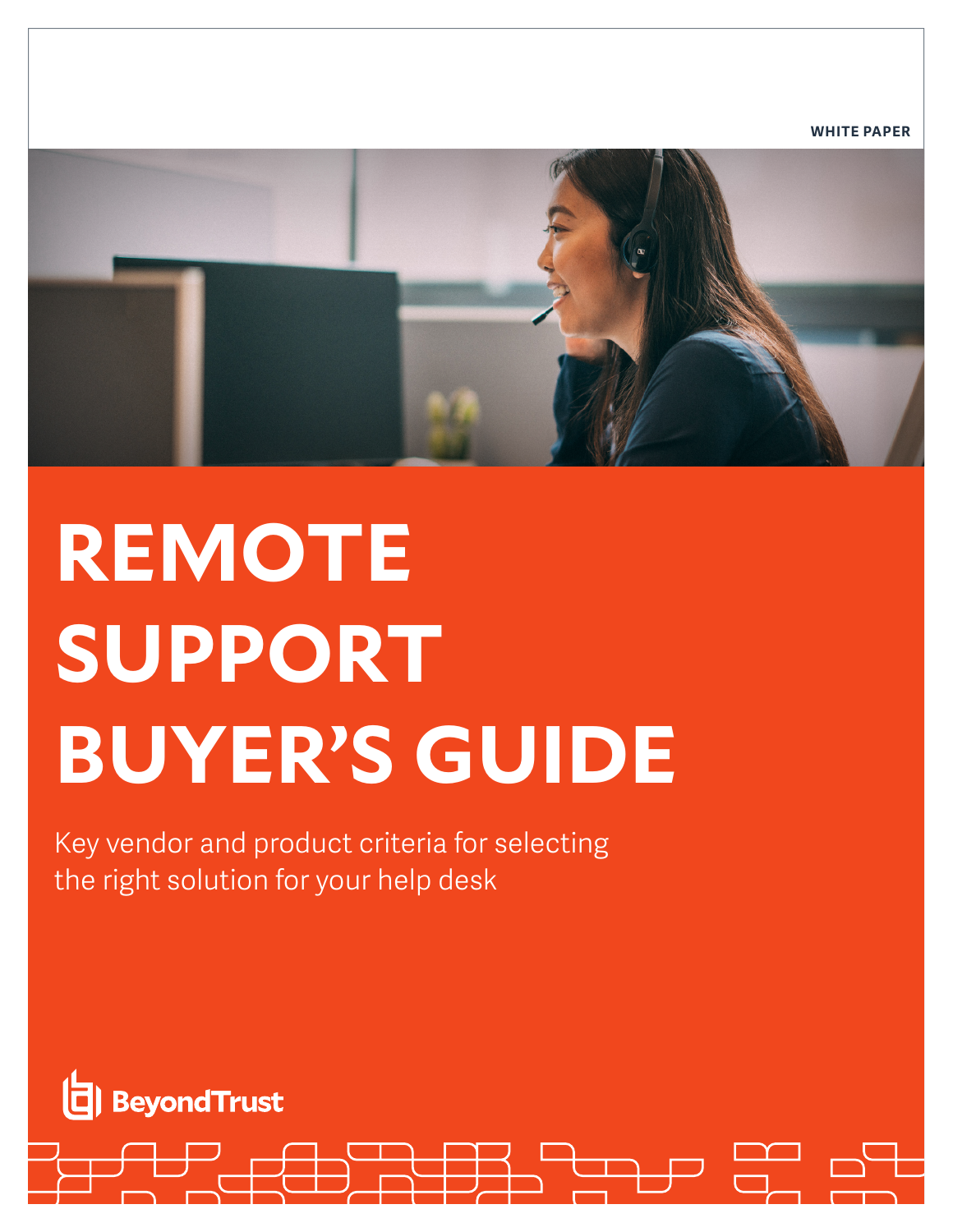# **TABLE OF CONTENTS**

|   | <b>Introduction</b>                                                  | 2  |
|---|----------------------------------------------------------------------|----|
| 2 | <b>Remote Support Defined</b>                                        | 3  |
| 3 | <b>Remote Access Security</b>                                        | 4  |
| 4 | <b>What Is Your Ideal Remote Support Solution?</b>                   | 5  |
| 5 | <b>How To Use This Guide</b>                                         | 6  |
| 6 | The 6 Key Components of a<br><b>Complete Remote Support Solution</b> | 7  |
|   | 1. Broad Platform Support                                            | 7  |
|   | 2. Collaboration                                                     | 8  |
|   | 3. Integrations                                                      | 9  |
|   | 4. Security, Auditing & Compliance                                   | 10 |
|   | 5. Branding & Customization                                          | 12 |
|   | 6. Flexible Deployment Options                                       | 12 |
|   | Benefits of Consolidating To One Support Solution                    | 13 |
| 7 | <b>BeyondTrust Remote Support</b>                                    | 14 |
| 8 | <b>Appendix: Remote Support Checklist</b>                            | 15 |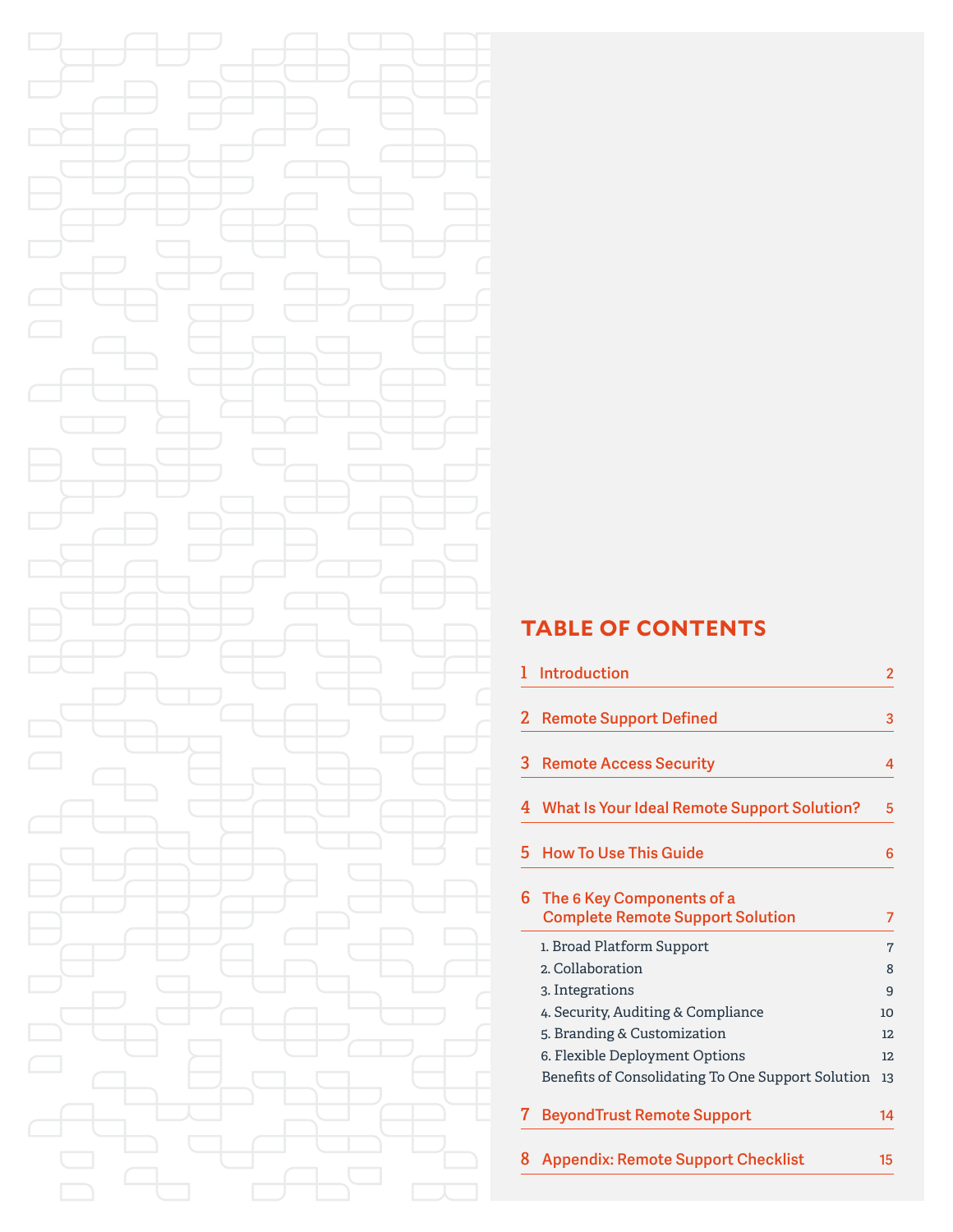# **Introduction**

**1**

IT help desks face an increasingly complex support environment, requiring flexible remote support options that scale, adapt, and continue to meet rigorous security requirements. Whether you're a small IT business owner or part of a large enterprise organization's technical support team, choosing the right remote support software is pivotal to the productivity and security of your service desk.

*Choosing the right remote support software is pivotal to the productivity and security of your service desk.*

An audit of the remote support tools in your organization may reveal a mixture of remote access products that are being used for different support scenarios, including:

- Helping users inside and outside the traditional network perimeter
- Remotely accessing servers and workstations, and other unattended systems
- $\triangleright$  Maintaining network devices (switches, routers, etc.)
- Supporting a number of platforms, including Windows, Linux, and Mac systems
- Supporting a wide variety of mobile devices running iOS and Android
- Facilitating remote access for vendors and other third parties
- $\triangleright$  Fixing off-network devices, such as robots, machines, and any other devices not connected to the Internet

## *For Remote Support, Less Truly is More*

Many service desks use multiple tools for remote support, but technicians can be hampered as they switch between tools for different tasks. Some tools only support a narrow set of systems or platforms and lack advanced integration features. In these instances, your support tool ecosystem can actually stifle innovation and hold your organization back from upgrading to better systems or bringing on new enterprise technologies and applications for fear of integration challenges, increased administrative burden, or heightened cyber risk or compliance exposure.

Simply put, organizations need remote support solutions that can cover an expansive list of use cases, while making your entire service desk experience better.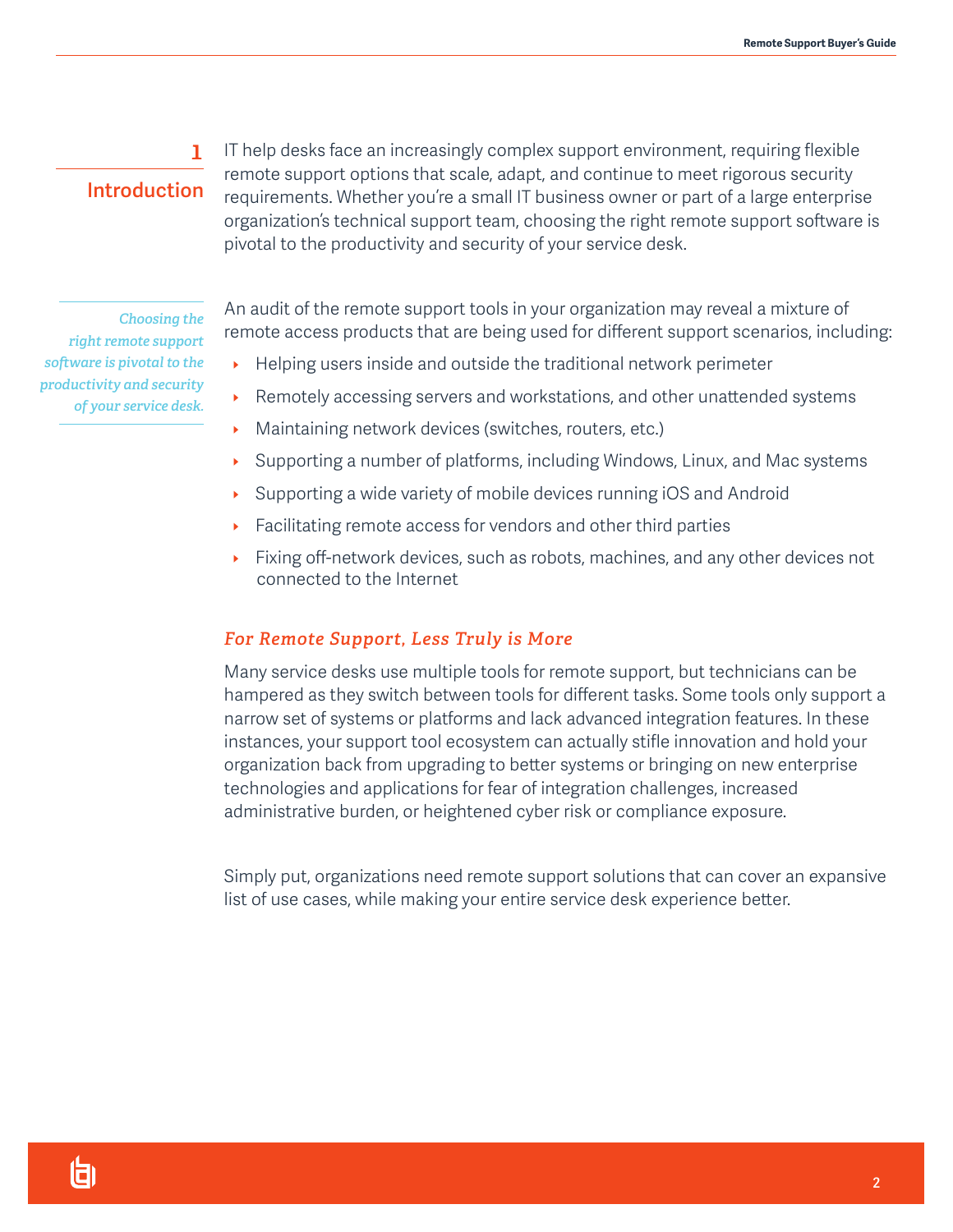# **Remote Support Defined**

**2**

Remote support software allows one computer to remotely access and view the screen of another computer or device via an internet connection, specifically to provide support-based functions. These tools can be deployed as SaaS, licensed software, and physical and virtual appliances.

Remote support solutions should give IT support specialists the ability to remotely control systems from almost any computer or mobile device that can access the web, allowing them to support PC- and Mac-based desktops, mobile devices, and other network assets, such as servers and point-of-sale (POS) systems.

*Remote support software allows one computer to remotely access and view the screen of another computer or device via an internet connection.*

Remote support solutions may or may not require client software to be pre-installed on the machine receiving support in order to be accessed by the support technician. They also should not require virtual private networks (VPNs) or open ports to be utilized to make the connection.

## *Attended & Unattended Sessions*

Remote support can be provided via either attended or unattended sessions. Attended sessions, the most typical method, are support sessions where assistance is provided live to a service customer (either internal or external). Unattended remote support sessions refer to sessions where the support technician connects to a device or system without requiring the presence of another human being on the supported device or system. Unattended sessions are a non-intrusive way for technicians to remotely assess the health status of endpoints (desktops, servers, mobile devices, etc.) applications, and systems, as well as perform updates and maintenance across one or many endpoints, applications, or systems.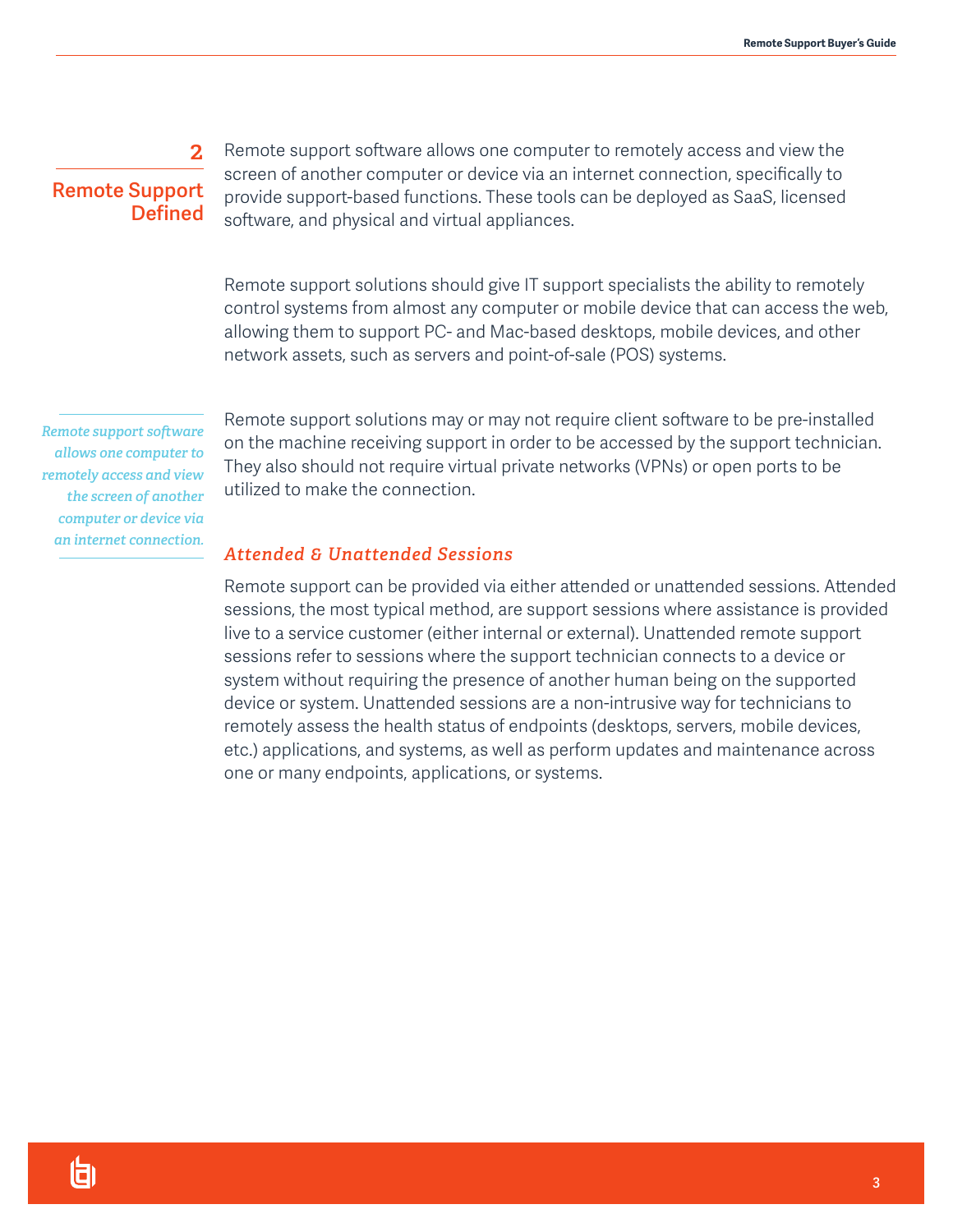# **Remote Access Security**

**3**

Remote support tools are now on the radar of hackers and your CISO. Remote access tools and pathways are increasingly being exploited by cyberattacks as backdoors into end-user and customer environments, so organizations should take a securityconscious approach to the evaluation of any remote support/remote access solutions.

*Traditional remote connectivity methods can be easily exploited via stolen credentials and session hijacking.*  Traditional remote connectivity methods, such as VPNs, or free remote access tools, lack granular access management controls and can be easily exploited via stolen credentials and session hijacking. They typically lack granular permission setting options, firewall settings are weakened, and there is no ability to log or record remote support sessions.

Attackers have also been effective at using legitimate remote support tools on service desk machines. For instances, attackers have exploited remote support and other remote access tools on the employee devices of a number of IT services providers (including MSPs and MSSPs) and used the tools as backdoors to launch third-party attacks on the services providers' customers. Standardizing to one, highly secure remote support solution across the enterprise will make it easier to blanket blacklist other such tools, reducing the likelihood of rogue remote access software and shadow IT.

## *Is Your Help Desk Vulnerable?*

Security experts often refer to help desks as a company's biggest security vulnerability because help desk technicians are often inadequately trained to identify social engineering attacks. They are simply doing what they've been trained to do — help resolve user issues. Help desk agents are frequent targets for phishing campaigns. With help desks commonly failing to monitor their technicians (track call logs, keep record of authentication changes, etc.) it's a good bet that hackers will continue to be opportunistic with their help desk phishing exploits.

You must closely consider how remote support tools will impact the security, flexibility, reliability, and the reputation of your organization.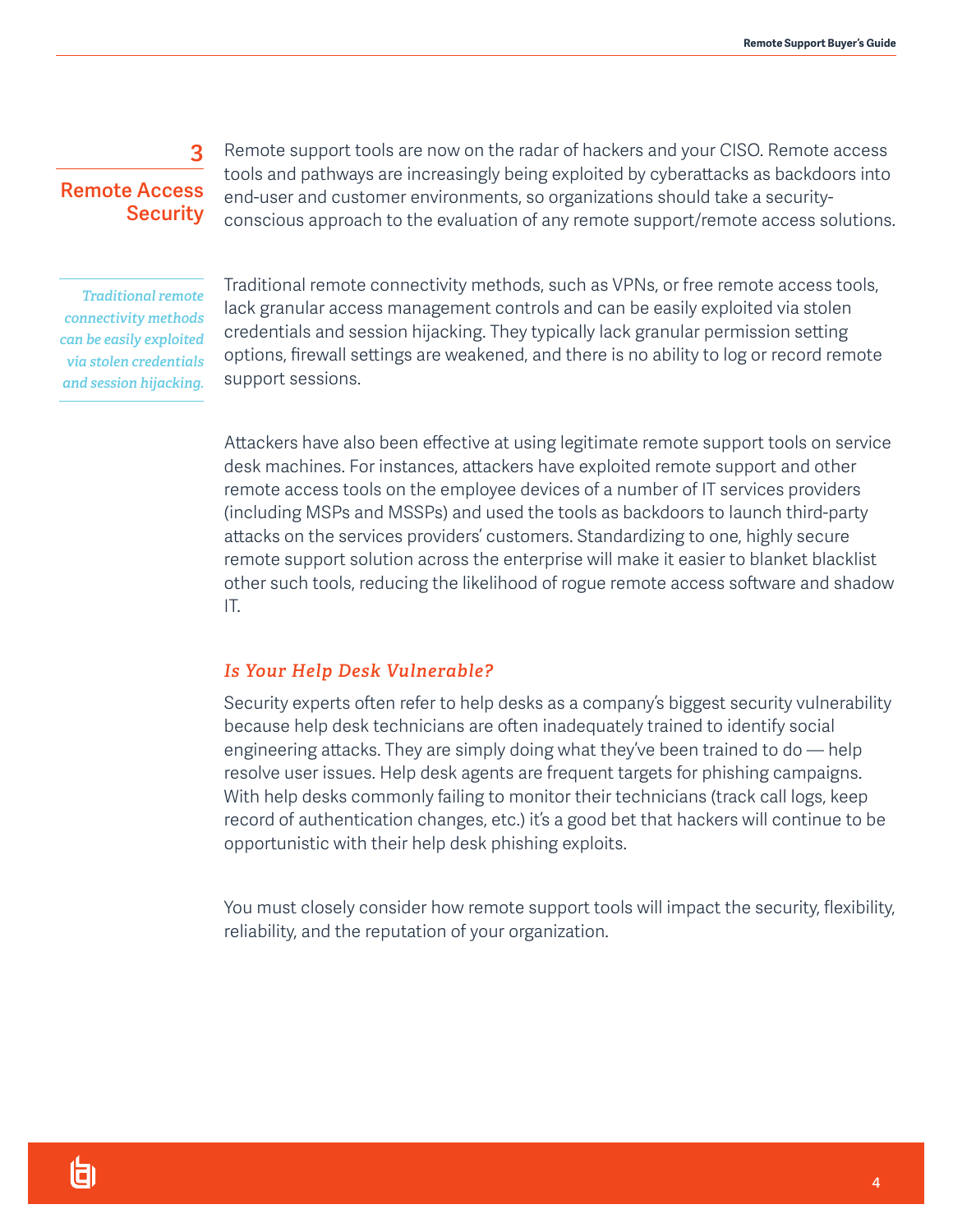# **What Is Your Ideal Remote Support Solution?**

**4**

There are many different remote support use cases, but no matter who or what you are supporting, remote support technology users want a solution that is easy to use, reliable, and secure.

The right remote support solution enables users to quickly access and fix nearly any remote device, running on any platform, located anywhere in the world. It should also provide absolute visibility and control over internal and external remote access, secure connectivity to managed assets, and a complete, unimpeachable audit trail for compliance.

## *The Right Remote Support Solution Delivers Results*

- Increase customer satisfaction and FCR (First Call Resolution)
- $\triangleright$  Reduce incident handling time
- $\rightarrow$  Boost agent productivity job satisfaction
- Streamline processes and improve existing workflows
- Extract more value from your other service desk tools, such as ITSM and CRM
- Address security concerns and mitigate risk

This white paper provides in-depth information and serves as a guide to selecting the right remote support solution for your business.

*The right remote support solution enables users to quickly access and fix nearly any remote device, running on any platform, located anywhere in the world.*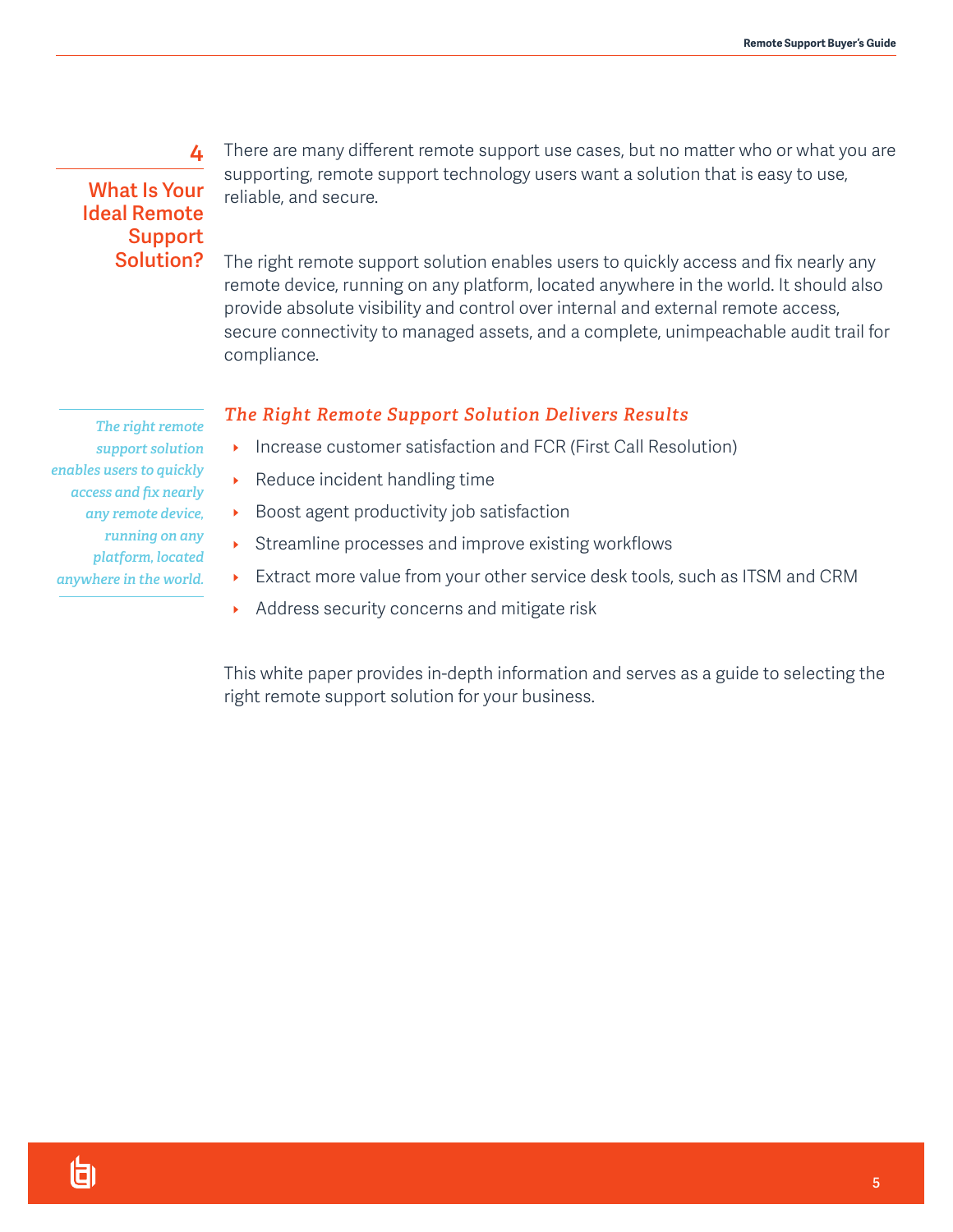# **How To Use This Guide**

**5**

Remote Support buyers should be looking for a mature, feature-rich product. What exactly does that mean? This Buyer's Guide will focus on features and functionalities you should consider essential to enabling a modern service desk environment whether your organization is a small business, a large enterprise, or an IT services provider.

*This Buyer's Guide will focus on features and functionalities you should consider essential to enabling a modern service desk environment.*

Throughout the process of assessing remote support solutions, keep in mind these business requirements:

## **FICTER 1 Total Cost of Ownership**

Does it result in time-savings (such as replacing manual processes with automation) and allow you to re-deploy resources for other initiatives?

▶ Time-to-Value

How soon does it help you measurably improve service desk performance? How long will it take to achieve your end-state goals with the solution?

## **Integrations**

How does it integrate with the rest of your ITSM ecosystem? If it only works well as a standalone or point solution and for a limited range of use cases, it probably isn't viable as a long-term solution. On the other hand, if the solution has synergies with your other service desk tools, it will help you maximize existing IT investments.

## **Longevity**

Will the solution vendor grow with you or even propel you towards growth through service desk enablement? Is the vendor resourced to evolve capabilities and deepen feature-richness to meet emerging use cases of tomorrow? As your organization expands, your solution should expand with you!

Addressing the most critical requirements empowers your service desk.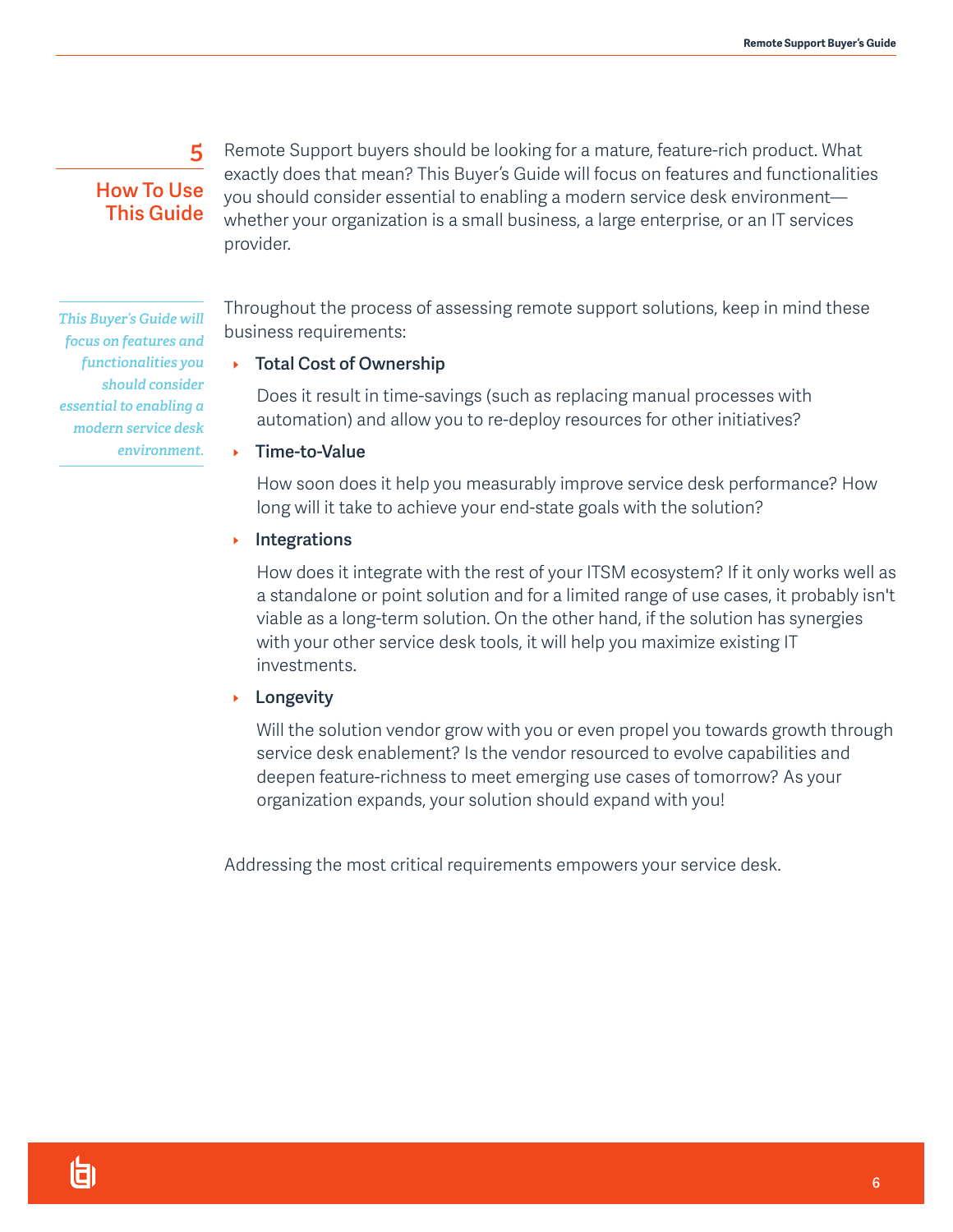# **The 6 Key Components of a Complete Remote Support Solution**

**6**

First and foremost, your remote support solution should enable your service desk as a whole to be more powerful, more efficient, and more effective. This section covers the top capabilities across 6 categories to consider in a remote support solution.

#### 1. BROAD PLATFORM SUPPORT

Modern remote support solutions should enable technicians to provide support regardless of either their platform or the end-user's platform. When support technicians are on the go, they should be able to seamlessly provide support via their mobile device. Sometimes support technicians need to quickly connect through a web browser, such as Chrome. In these instances, having an HTML 5-based console can be particularly beneficial.

The broader the platform support, the better you will be able to standardize support using a single tool to improve incident handling time, technician productivity, and reap other efficiencies.

#### *Key Platforms to Support*

- $\blacktriangleright$  Windows
- $Mac$
- $\blacktriangleright$  Linux
- $\blacktriangleright$  Android
- $\cdot$  iOS
- ▶ Chrome OS
- $\triangleright$  Other devices, kiosks, or machines, on or off a network

#### *Questions to Ask the Vendor*

- $\blacktriangleright$  What platforms do you support?
- Is this all included in the core product, or do we have to pay extra, such as mobile support?
- Does this include supporting the end user platform only, or can I provide support from those platforms as well?

*Your remote support solution should enable your service desk as a whole to be more powerful, more efficient, and more effective.*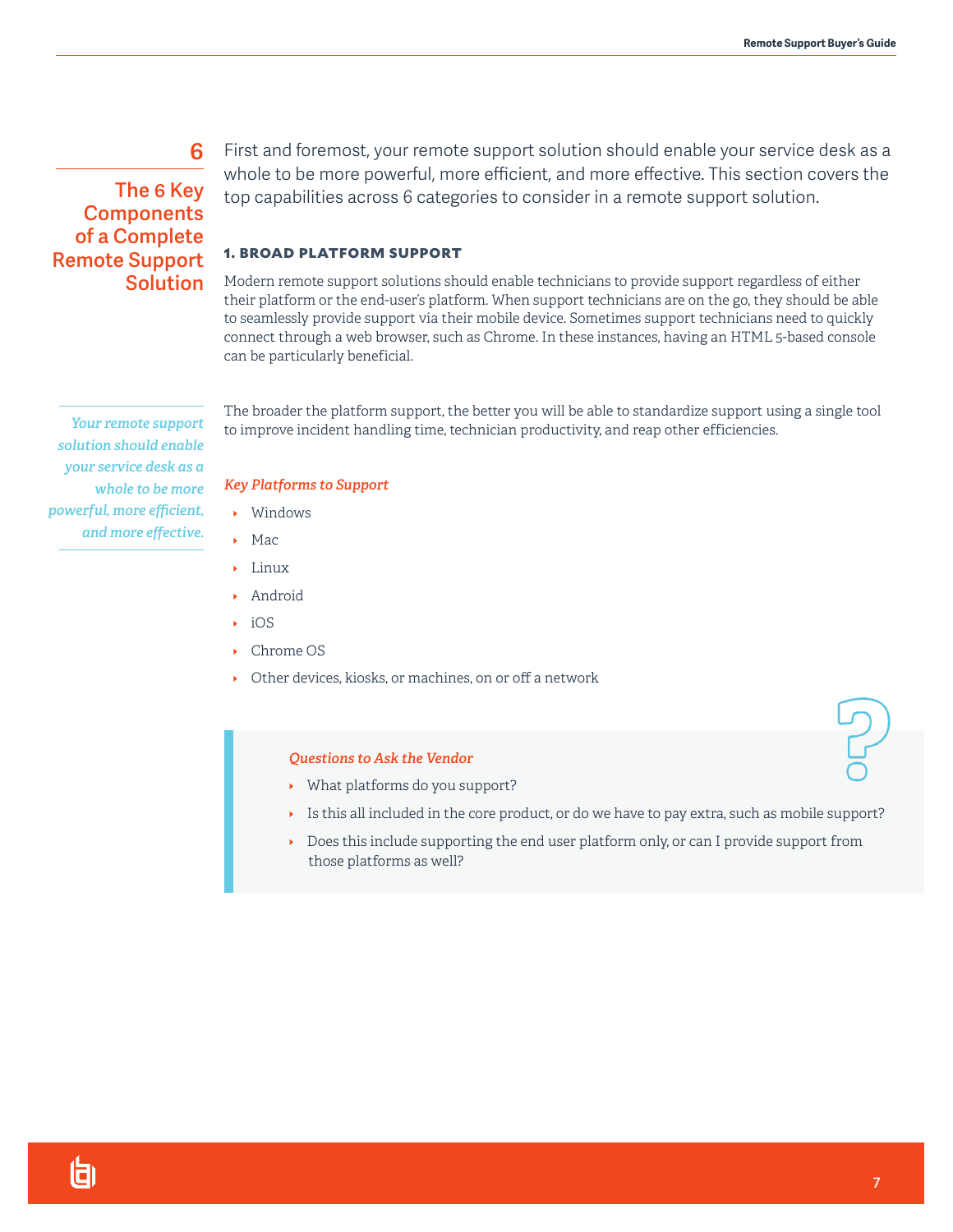#### 2. COLLABORATION

*Features in this category are central to the customer support experience and help drive faster incident resolution.*

#### Features like chat support, remote camera sharing, intelligent collaboration, and other features in this category are central to the customer support experience and help drive faster incident resolution.

#### *Top Collaboration & Efficiency Capabilities*

#### **EXTED Streamlined Workflows**

- **−** Define escalation paths to skilled resources to enable intelligent collaboration and quickly transfer remote support sessions to the right resources
- **−** Provide canned scripts, which can be used to run patches or installers on remote desktops and servers
- **−** Allow secure access to the command line for network troubleshooting, system diagnostics, and/ or network device support with recording of command line sessions for security and auditing.
- **−** Allow secure usage on remote networks, without requiring VPN tunneling or firewall changes.
- **−** Create and administer surveys to customers as well as to support technicians.
- **Multi Platform Support & Chat** 
	- **−** Enable support technicians to efficiently provide help from your website
	- **−** Screen sharing of Android and MacOS mobile devices
	- **−** Use remote camera sharing to support for anything your customer can see, including hardware and peripherals
	- **−** Embed chat and other remote support tools in your app
	- **−** Provides augmented reality capabilities that allows technicians to see exactly what the customer sees in real-time and annotate over it via live stream
- I **Scale**
	- **−** Enable support to manage unattended access to hundreds or thousands of systems
	- **−** Create mass installer packages for both the Representative Console and unattended endpoints
- **Advanced Capabilities** 
	- **−** Enable troubleshooting beneath the operating system by leveraging Intel vPro technology to power a remote PC on/off, reboot to BIOS, re-image a remote computer, and access remote desktops - regardless of operating system state
	- **−** Provide access to the remote registry editor on Windows PCs without interrupting the remote customer or requiring a screen sharing session.
	- **−** Able to kill processes; start, stop, pause, resume, and restart services; and uninstall programs on remote PCs or mobile devices.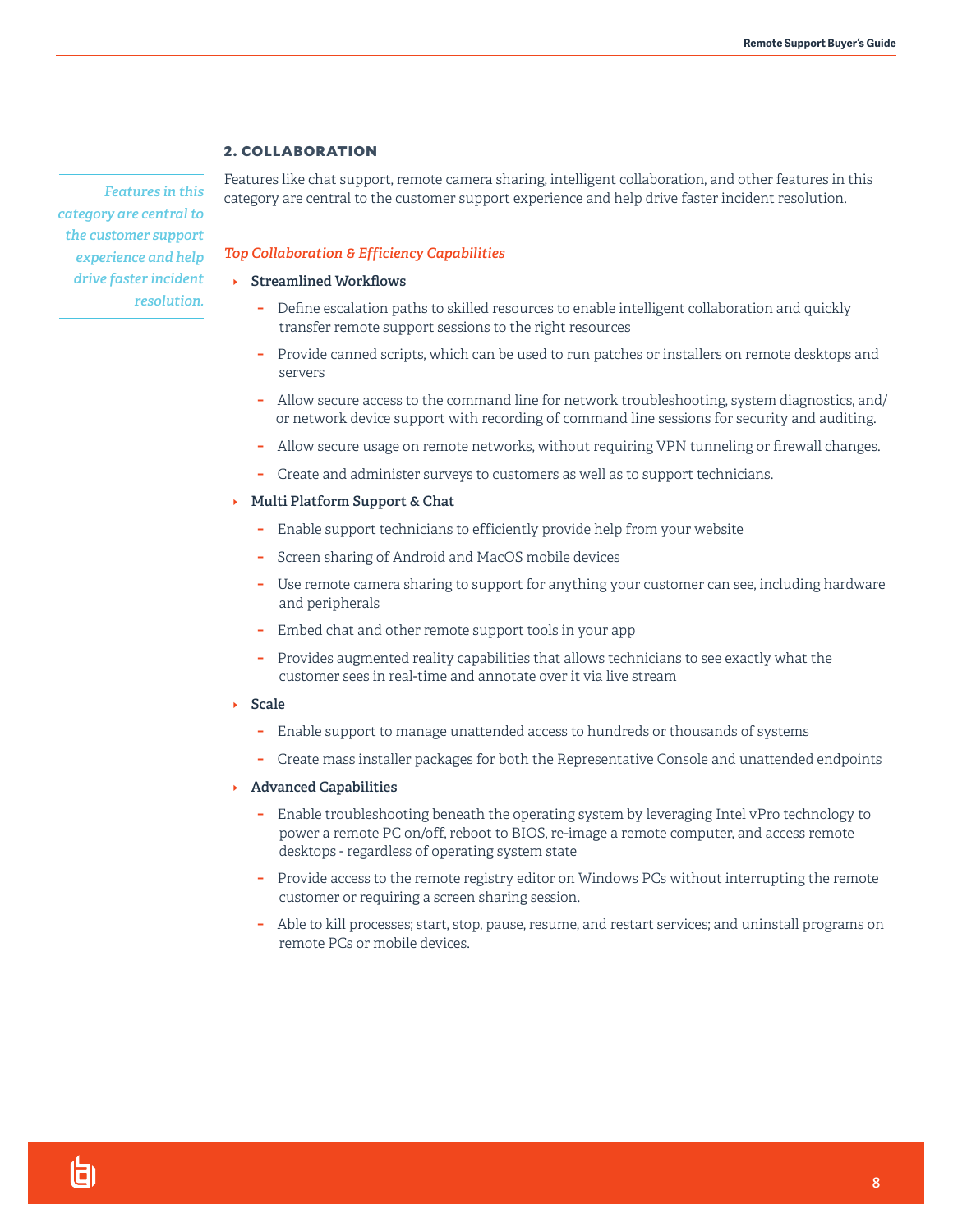#### 3. INTEGRATIONS

You've already invested in solutions for your service desk or support center to more efficiently track issues and end-user requests. Your remote support software should fit seamlessly into your environment and unlock synergies with the other solutions in your ecosystem.

Remote support solutions that come with out-of-the-box integrations for the leading ITSM, CRM, and systems management solutions reduce administrative burden.

Powerful remote support and ITSM integrations enable organizations to deliver services more efficiently, reduce demand on operations, and manage processes, workflows, and service experiences. For a seamless incident resolution and management process, your technicians should be able to launch a remote support session directly from the support ticket or change record, automatically update tickets with details from the support session, and include the chat transcript and session recording in the ticket. This requires integrating your remote support tools with your incident and case management systems.

*The stronger the integrations of remote support with the rest of your service desk, the better the experience for both your service desk technicians and customers.*

The higher the interoperability and the stronger the integrations of remote support with the rest of your service desk, the better the experience for both your service desk technicians and its customers.

#### *Top ITSM Integration Capabilities*

- ▶ Pre-built integrations with ITSM, CRM, and systems management solution, such as ServiceNow, Cherwell Software, Remedy, SaleForce, etc
- Integrations with external directories, like LDAP, Active Directory, and RADIUS and SAML so you can manage users, groups, MFA authentication, and permissions using existing administrative processes, and support single sign on (SSO)
- $\triangleright$  Custom integration capabilities and robust APIs
- $\rightarrow$  Ability to initiate a chat or remote support session directly from any ITSM tool
- $\triangleright$  One-click elevation from chat to a full remote support session
- **Auto-population of incident records with remote support session details including post-session** survey if completed
- $\rightarrow$  Automatic routing of incoming remote support requests to the least busy technician

#### *Questions to Ask the Vendor*

- $\rightarrow$  How often are the integrations updated?
- $\blacktriangleright$  How easy is it to access and set up the integration?
- $\triangleright$  Does the application provide APIs for custom integrations?
- $\triangleright$  Are APIs available to help automate onboarding new users and assets? ow easy is it to access and set up the integration?
- $\triangleright$  What capabilities are supported? Ask for details!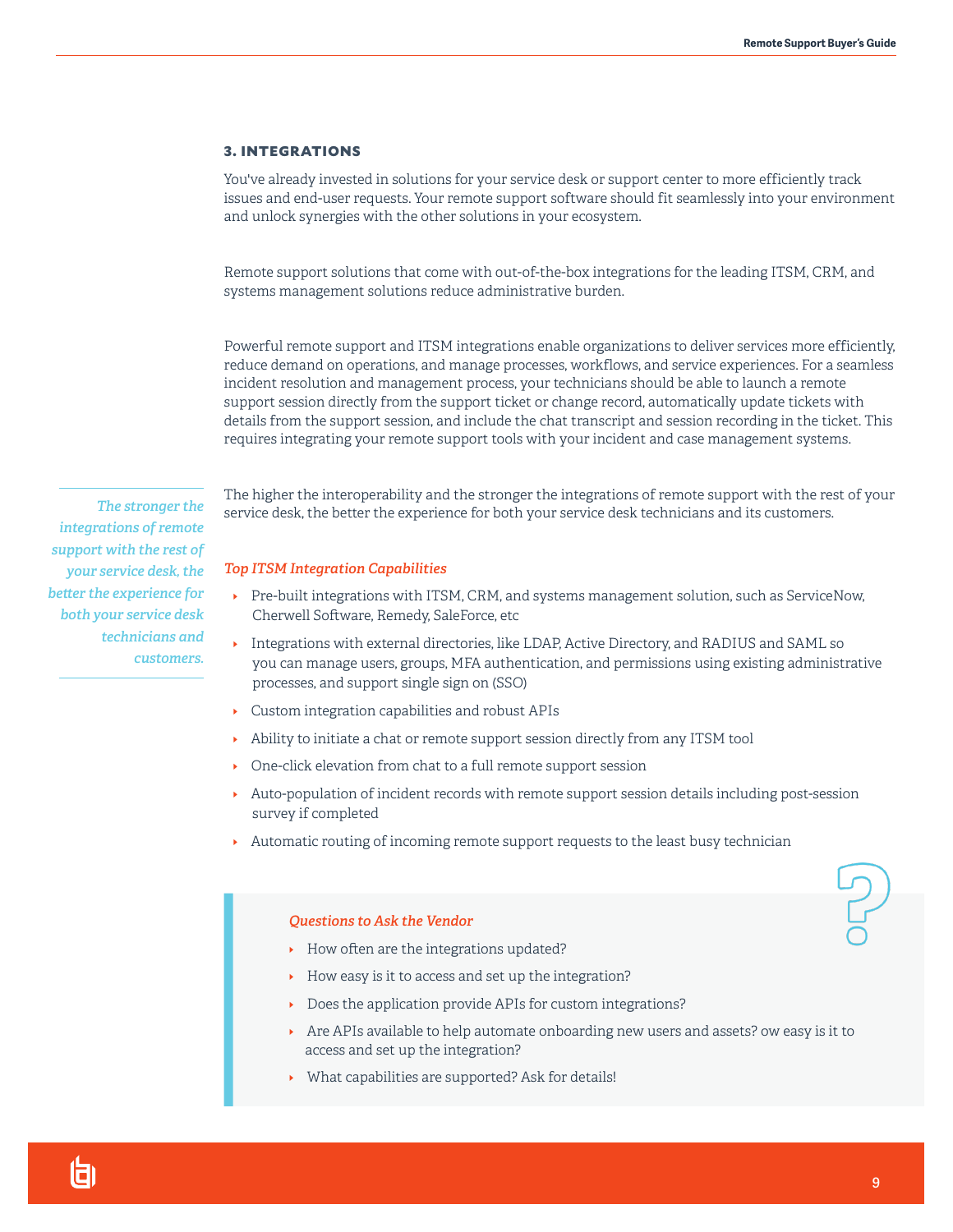#### 4. SECURITY, AUDITING & COMPLIANCE

As remote work has increased, so too has the number of data breaches through point-to-point remote access tools like pcAnywhere, RDP, VNC, and free non-secure access tools. The limited use cases for these tools are frequently stretched beyond what is safe or efficient and their security features (or lack thereof) should be a red flag. Problems with these tools are manifold. The most pressing shortcomings are the dangerous lack of visibility into remote access sessions and the inability to apply the principle of least privilege for access.

Service desk technicians are often required to use admin credentials with elevated privileges to resolve support issues. Although privileged account credentials are a common target for hackers, credential management best practices are commonly sacrificed trying to quickly resolve issues. In fact, many service desk teams share and store credentials in plain text. It's imperative to provide technicians with the credentials and authentication they need quickly for expedited access to IT systems, while always enforcing credential management best practices.

Today's threat environment and regulations demand that enterprises be able to identify and record the who, what, where, and when around remote access activities. These are questions only the best enterprise-class remote support tools are purpose-built to answer. Yet, even amongst enterprise tools, there can be substantive differences in security maturity and capability completeness.

*Enabling a robust, integrated password vault enables your organization to securely store, share, and track the use of privileged credentials by the IT service desk.*  Whether you're subject to PCI, HIPAA, ISO, GDPR, NIST, CJIS, FFIEC, or other stringent regulations, the right solution should help you easily produce the detailed attestation reports to prove compliance. Security features that support those measures include advanced encryption, least privilege enforcement and granular control of access to sensitive data (such as PII), audit logs, and recordings of all sessions.

#### *Top Security, Auditing, and Compliance Capabilities*

The service desk can be a significantly vulnerability when it comes to security. Remote access tools and pathways are increasingly being exploited by cyberattacks as backdoors into end-user and customer environments. Any remote support tool under consideration should mitigate these risks.

- I **Secure Architecture** 
	- **−** Enforces robust encryption, including the use of SSL for every session connection; ideally all data should be encrypted in transit using TLSv1.2, and you should be able to configure (enable, disable, reorder etc.) cipher suites as desired
	- **−** Offers the ability to use SSL certificates
	- **−** Able to work through firewalls without VPN tunneling so your perimeter security can remain intact
	- **−** Uses outbound-only session traffic using TCP Port 443; by minimizing port exposure, you drastically reduce the potential exposed attack surface of your support site
	- **−** Segments each remote support customer via single-tenant environments, so your data is never co-mingled with other customer data

#### I **Audit Trails & Reporting**

**−** Logs every session, allowing for the complete auditing and review of all customer and support technician interactions, including permissions granted by the customer, chat transcripts, system information, and any other actions taken by the technician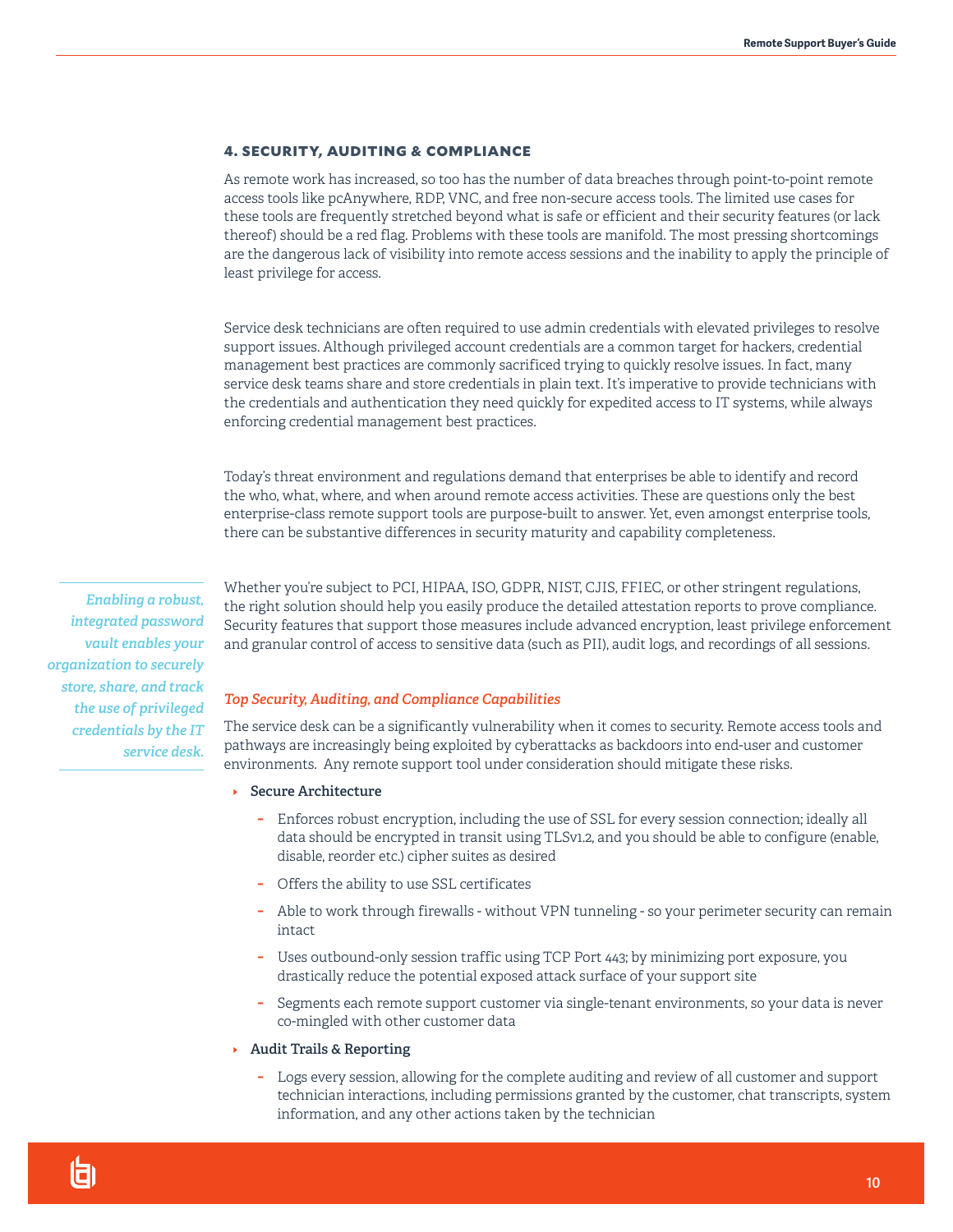- **−** Retains full session logs in an un-editable format for up to 90 days
- **−** Records session videos of the visible user interface of the endpoint screen for the entire screen sharing session including metadata to identify who is in control of the mouse and keyboard at any given time
- I **Authentication & Permissions** 
	- **−** Ability to define and enforce different policies for attended and unattended remote support sessions
	- **−** Secure authentication through seamless integration with external user directories, such as LDAP
	- **−** Native two-factor authentication or via 2FA integration from an existing solution
	- **−** Passing of local smart card or common access card (CAC) credentials to a remote computer
	- **−** Integrated password vaults enable technicians to securely store, share, and track the use of privileged credentials by the IT service desk.

#### *The Role of Credential Vaults*

The ideal password management solution should fit seamlessly with your service desk workflow while mitigating the threats in your service desk related to stolen credentials and passwords. Key features to seek include:

- **Discovers and onboards all remote support credentials**
- **Masks plain-text passwords so they are never revealed to the end-user or customer**
- **Rotates credentials frequently**
- IAutomatically injects credentials into the system, application, etc., where access is needed
- **Checks out password from the secure vault when access is needed and authentication are met and** returns password (checks in) to the vault when the session has expired
- **Applies least privileges and granular permissions so that precisely the right levels of access are** granted to those who need it

#### *Questions to Ask the Vendor*

- IIs 2FA added as an extra cost?
- **Do you support data-at-rest encryption?**
- IIs data encrypted at rest in their cloud offering?
- IIs there a tamper-proof audit log?
- IHas the solution received FIPS or other security certifications?
- **Can I track privileged accounts commonly used in the service desk?**
- **Does the solution hide plain text passwords from users?**
- IIs there automatic or manual rotation of passwords after each use?
- **Can I export session recordings? In what format?**

*Remote access tools and pathways are increasingly being exploited by cyberattacks and any remote support tool under consideration should mitigate this risk.*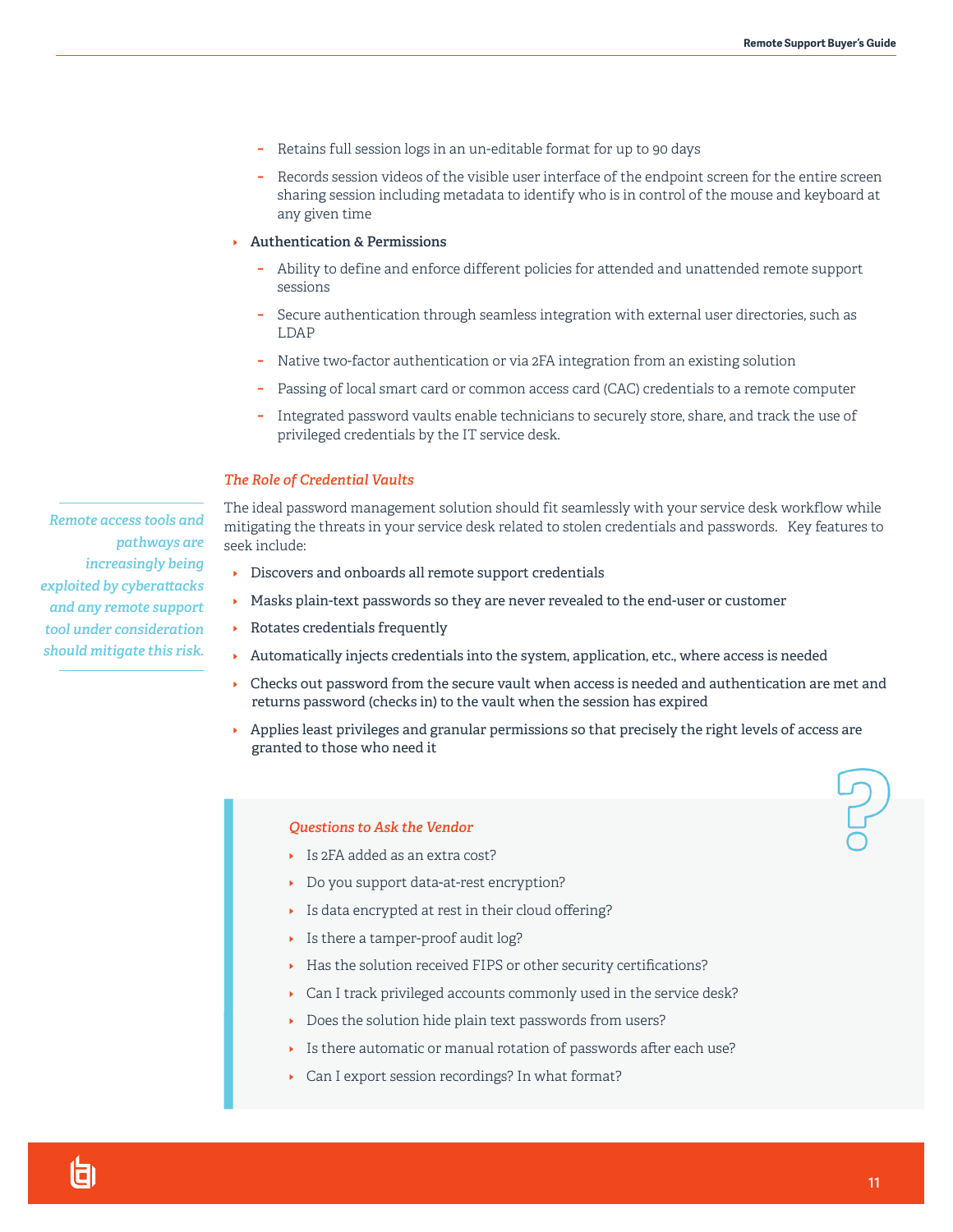#### 5. BRANDING & CUSTOMIZATION

*A branded and customized support experience fosters end-user trust.*

Support customers can be wary about allowing a remote connection to their devices. One important way for support organizations to reinforce positive brand awareness and foster trust is by branding and customizing the support experience for their customers. Ideally, your remote support solution should allow you to create custom portals for each customer, group, and/or product your users support.

#### *Top Branding and Customization Capabilities*

- **Provides ability to brand portal with your logo and other features**
- **Permits customization of support invitations**
- IAllows use of a custom watermark
- **I** Offers multiple customization elements, including public sites, agreements and messages, customer client, exit surveys
- **Enables the importing of technician photos from Active Directory to personalize the support** experience

#### *Questions to Ask the Vendor*

- **I** How can we drive support requests to the web?
- **IF I support multiple business customers, can I create a custom user experience** for each customer business?
- **Can I customize support agreements and messages?**
- ▶ Can I customize the chat window?

#### 6. FLEXIBLE DEPLOYMENT OPTIONS

*Deployment and licensing options vary widely and should align to your needs.* Seek out a solution that offers the deployment and licensing options that best fit the needs and requirements of your organization. Common deployment options include cloud subscriptions as well as physical and virtual appliances. Some vendors may offer only a single option. Other vendors may offer several options. However, sometimes capabilities and features may vary or be lacking across different deployment scenarios from the same vendor, so verify that the deployment model you choose includes the features and capabilities that you expect.

Additionally, if you are with a federal agency or another organization with particularly stringent security and regulatory needs to meet, consider a solution that has met Federal Information Processing Standards Publications (FIPS) validation.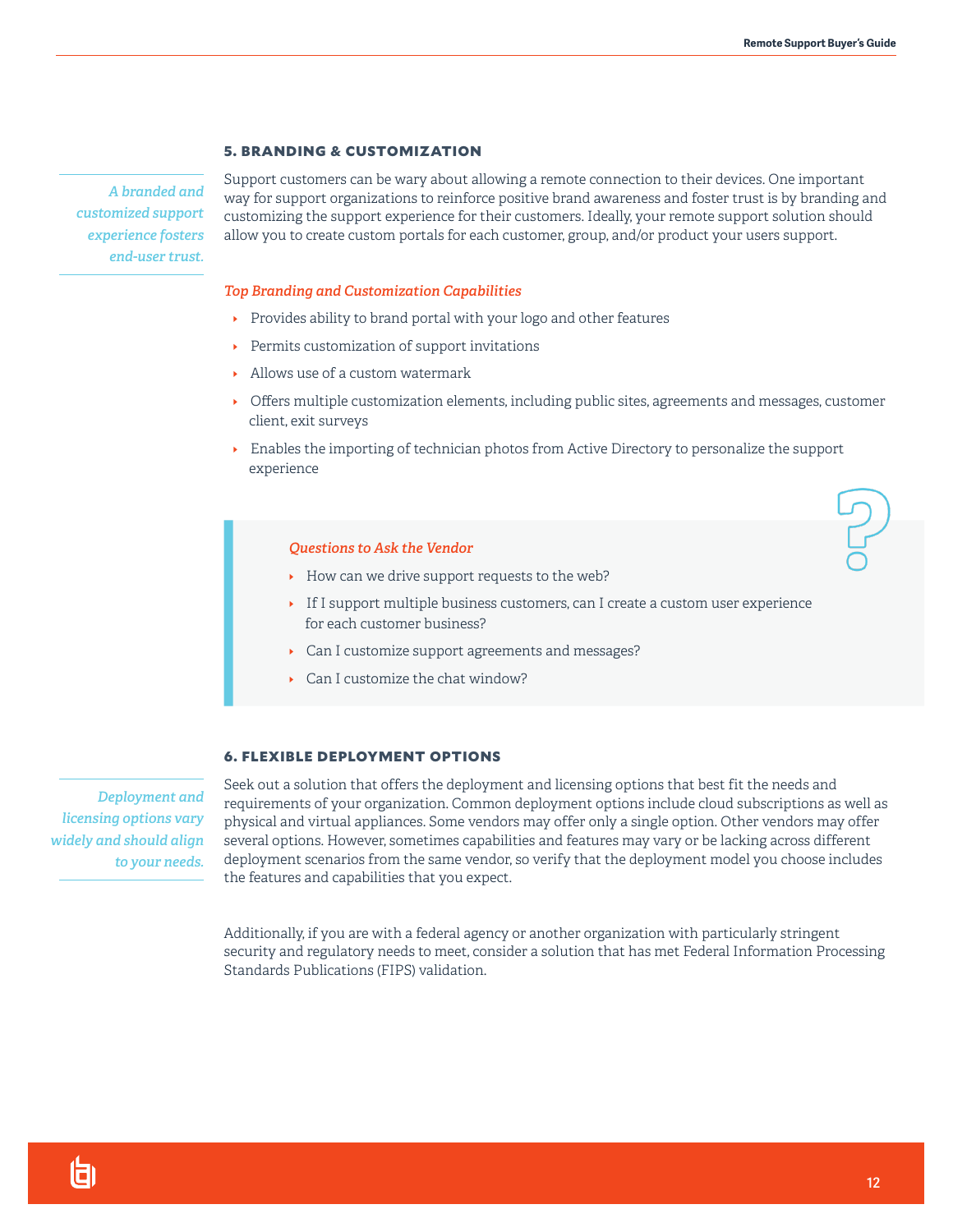#### *Deployment Options to Consider*

- **•** Physical or virtual appliances
- ▶ Hosted cloud / SaaS
- **IaaS** in your environment, including AWS, Azure, VMWare ESXi, Microsoft Hyper-V

#### *Questions to Ask the Vendor*

- **I** How easy is it to set up?
- **Does the solution require changes to my firewall?**
- IWhat virtual platforms are supported?
- **Are there any feature/capability differences across the various deployment models you offer?**
- ▶ Do you have a cloud-based offering? Is it single tenant?
- **Can I move from one deployment method to another if my requirements change?**

#### BENEFITS OF CONSOLIDATING TO ONE SUPPORT SOLUTION

*Consolidating to one support tool saves time and money.* Buyers should be looking for a vendor that provides a comprehensive, integrated approach to secure remote support delivery.

By using one product, a support organization eliminates overlapping costs. Much of the time once spent installing, maintaining, troubleshooting, or managing multiple tools can now be used resolving incidents.

#### *Benefits of Consolidation*

- **Direct cost-savings in the provisioning of IT support**
- ISavings in the productive time of employees
- **Fewer on-site support visits**
- **Reduction of tool sprawl and security risk**
- ISimplified auditing and reporting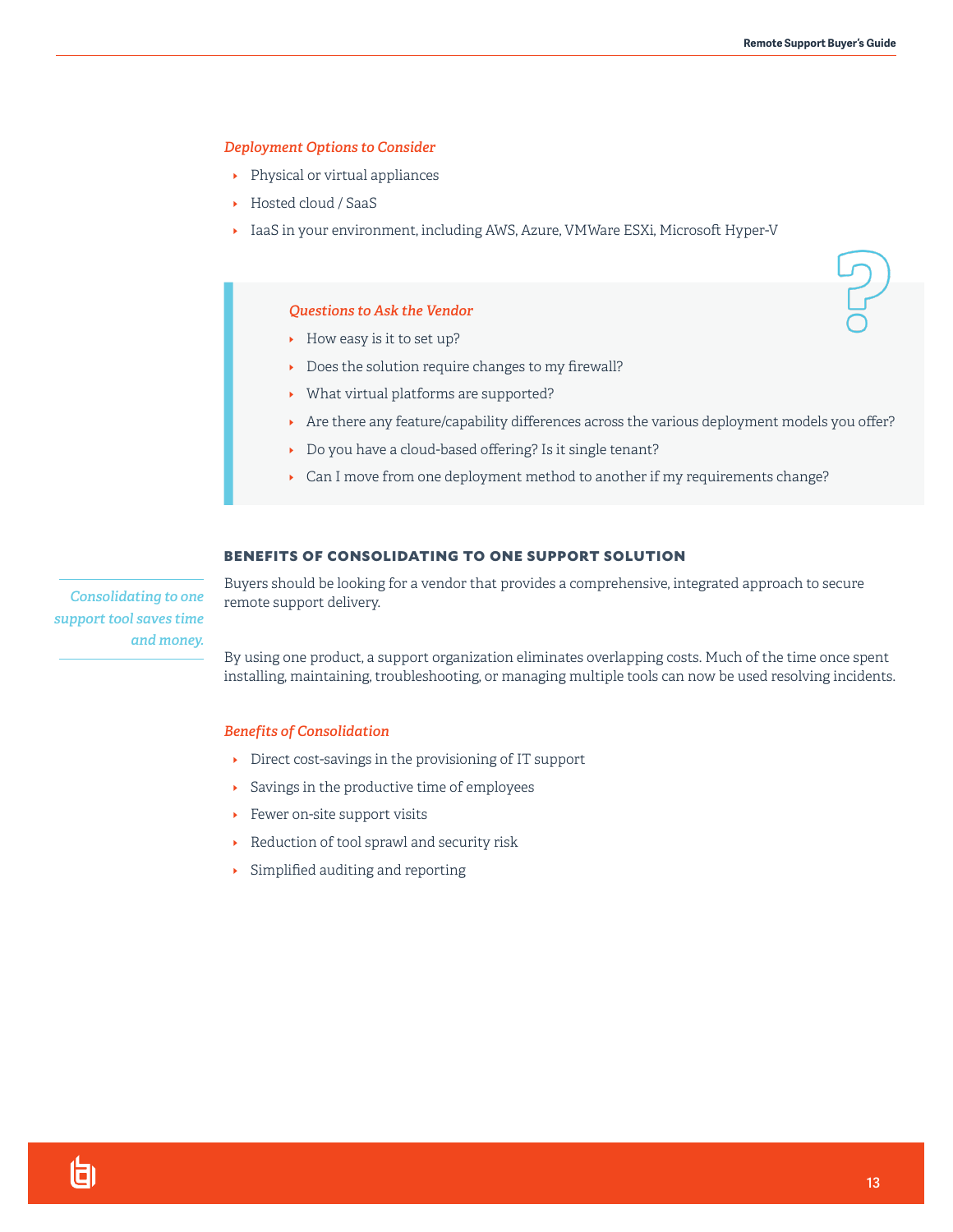**BeyondTrust Remote Support**

**7**

**BeyondTrust Remote Support** is built to make your entire service desk work better. Our solution covers the broadest number of remote support use cases with the most robust remote access security available. In fact, BeyondTrust has the only Remote Support solution that meets the rigorous requirements of FIPS 140-2 Level 2. Connect anywhere (on the local network, over the Internet, etc.) to support any device, across any platform, while unlocking powerful synergies with key service desk integrations.

If you want to maximize other IT investments in your organization while increasing efficiency, BeyondTrust Remote Support is the best option for your business. Our Remote Support solution boasts the best renewal rate in the industry.



*The #1 solution for leading enterprises to securely access and support any device or system, anywhere in the world*

Schedule a demo or set up a free trial at [beyondtrust.com/remote-support.](https://www.beyondtrust.com/remote-support)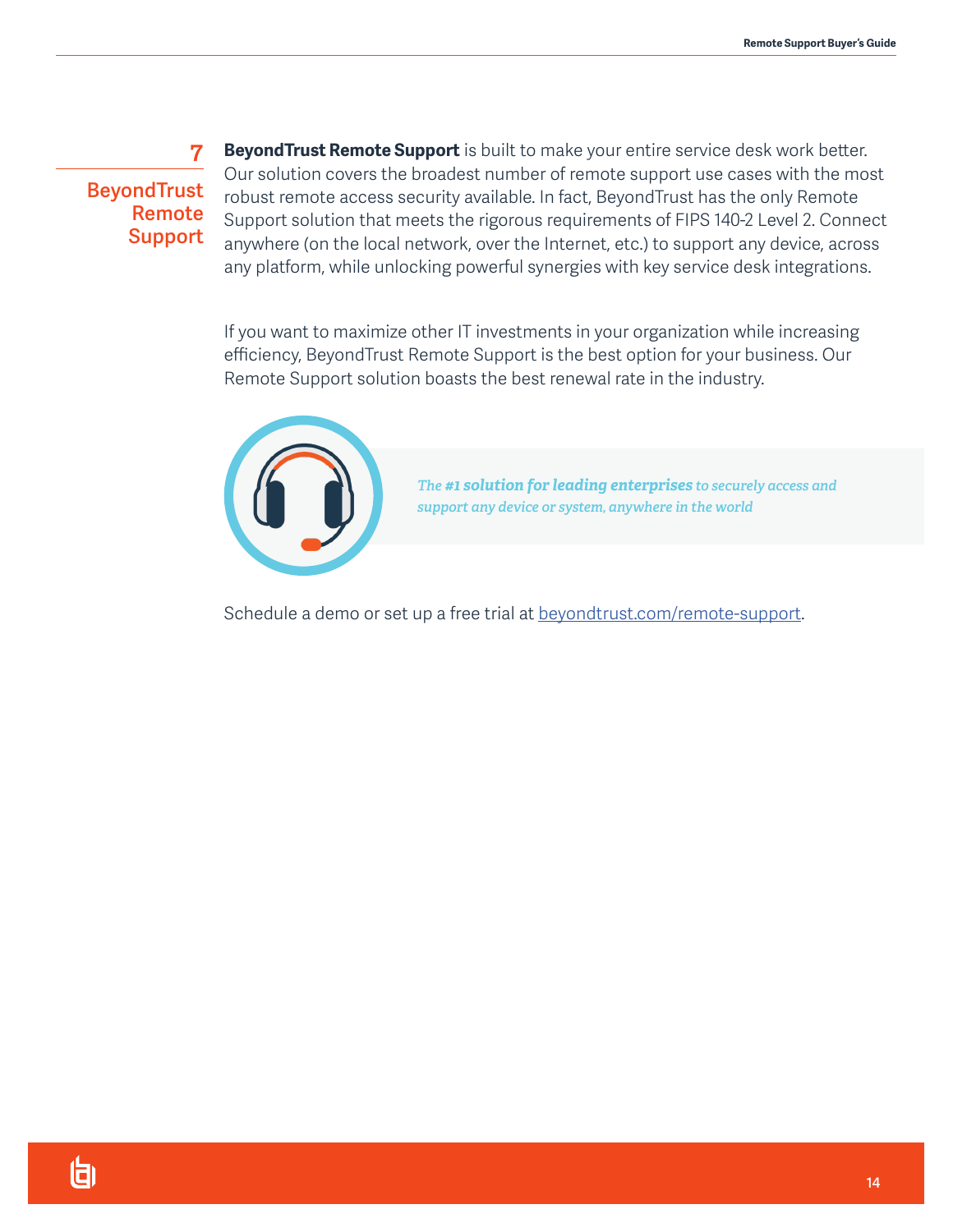**8 Appendix: Remote Support** 

**Checklist**

| <b>Collaboration &amp; Efficiency</b>                                                                                                                    | <b>BeyondTrust</b> | Vendor<br>A | Vendor<br>B |
|----------------------------------------------------------------------------------------------------------------------------------------------------------|--------------------|-------------|-------------|
| Chat                                                                                                                                                     |                    |             |             |
| Intelligent collaboration (defined escalation<br>paths, request routing)                                                                                 |                    |             |             |
| iPhone, iPad, and Android screen sharing                                                                                                                 |                    |             |             |
| Canned scripts                                                                                                                                           |                    |             |             |
| Scalable remote support to access hundreds or<br>thousands of systems                                                                                    |                    |             |             |
| Remote camera sharing                                                                                                                                    |                    |             |             |
| Embedded chat and support for your apps                                                                                                                  |                    |             |             |
| Command line sessions                                                                                                                                    |                    |             |             |
| Troubleshooting beneath the operating system<br>by leveraging Intel vPro technology to access<br>remote desktops-regardless of operating<br>system state |                    |             |             |
| Augemented reality                                                                                                                                       |                    |             |             |
| Remote registry editor                                                                                                                                   |                    |             |             |
| Post session surveys                                                                                                                                     |                    |             |             |

旬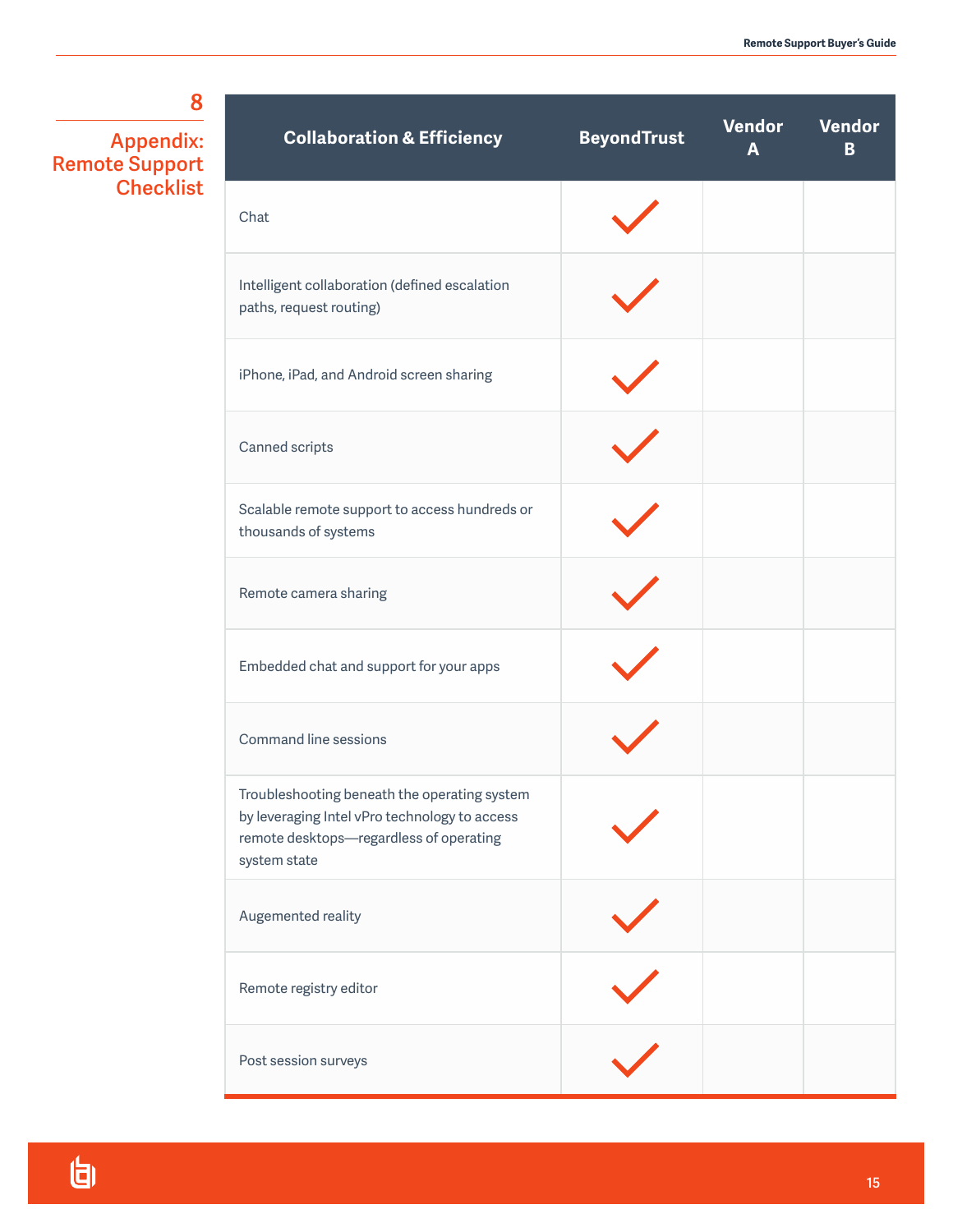| <b>Appendix:</b><br><b>Remote Support</b> | <b>Supported Platforms</b>                                                 | <b>BeyondTrust</b> | <b>Vendor</b><br>$\mathbf{A}$ | Vendor<br>$\, {\bf B}$ |
|-------------------------------------------|----------------------------------------------------------------------------|--------------------|-------------------------------|------------------------|
| <b>Checklist</b>                          | Windows                                                                    |                    |                               |                        |
|                                           | Mac                                                                        |                    |                               |                        |
|                                           | Linux                                                                      |                    |                               |                        |
|                                           | Android                                                                    |                    |                               |                        |
|                                           | iOS                                                                        |                    |                               |                        |
|                                           | Chrome OS                                                                  |                    |                               |                        |
|                                           | Access and control any remote computer or<br>device, on or off the network |                    |                               |                        |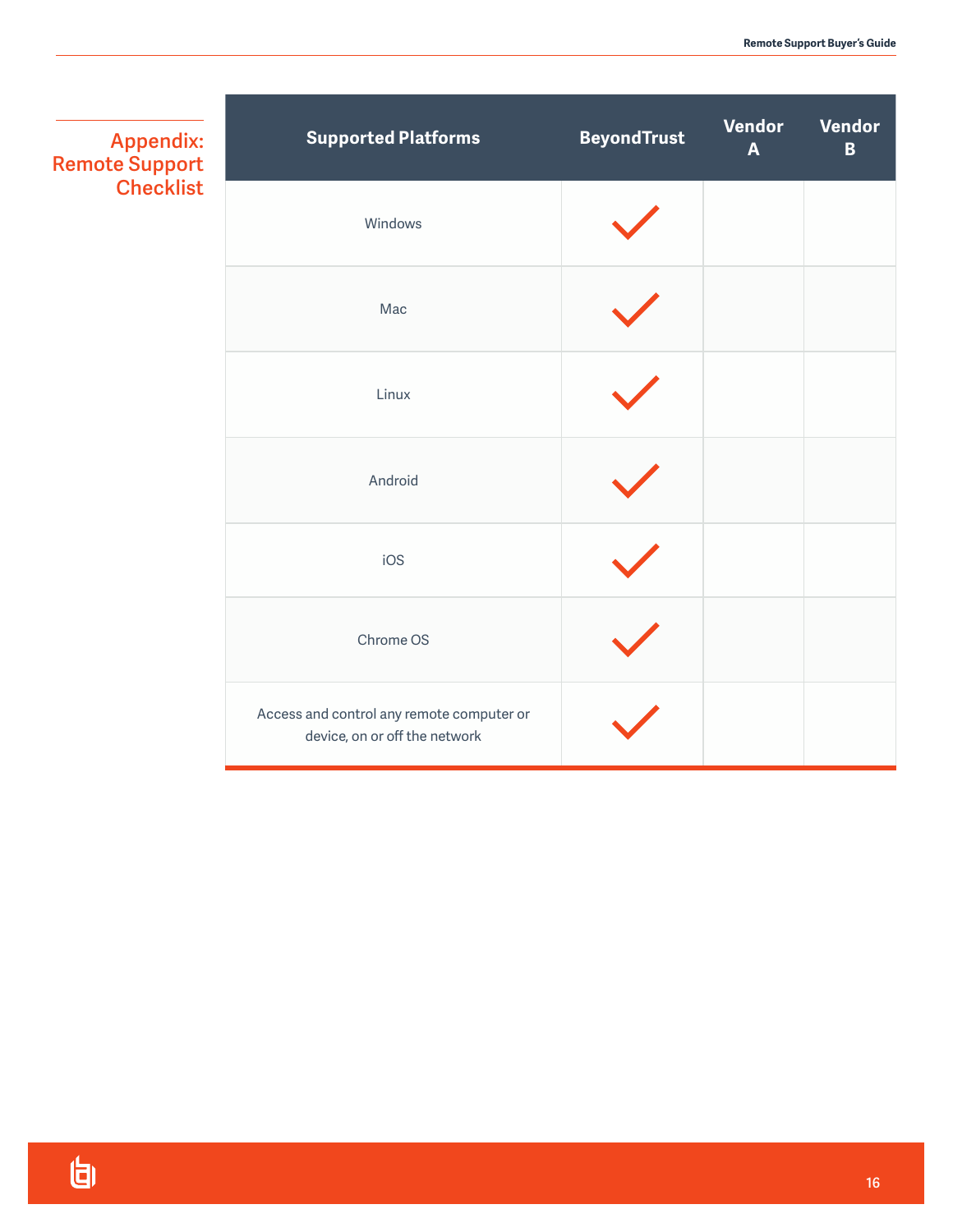| <b>Appendix:</b>      |
|-----------------------|
| <b>Remote Support</b> |
| <b>Checklist</b>      |

| <b>ITSM Integration</b><br><b>Features</b>                                                                         | <b>BeyondTrust</b> | <b>Vendor</b><br>A | <b>Vendor</b><br>B |
|--------------------------------------------------------------------------------------------------------------------|--------------------|--------------------|--------------------|
| Pre-built integration for your ITSM solution                                                                       |                    |                    |                    |
| Pre-built integration with external directories, like<br>LDAP, Active Directory, and RADIUS and SAML<br>and/or SSO |                    |                    |                    |
| Custom integration capabilities and robust APIs                                                                    |                    |                    |                    |
| Chat or support sessions initiation right from the<br><b>ITSM</b> tool                                             |                    |                    |                    |
| One-click elevation from chat to full remote<br>support session                                                    |                    |                    |                    |
| Auto-populates incident records with remote<br>support session details                                             |                    |                    |                    |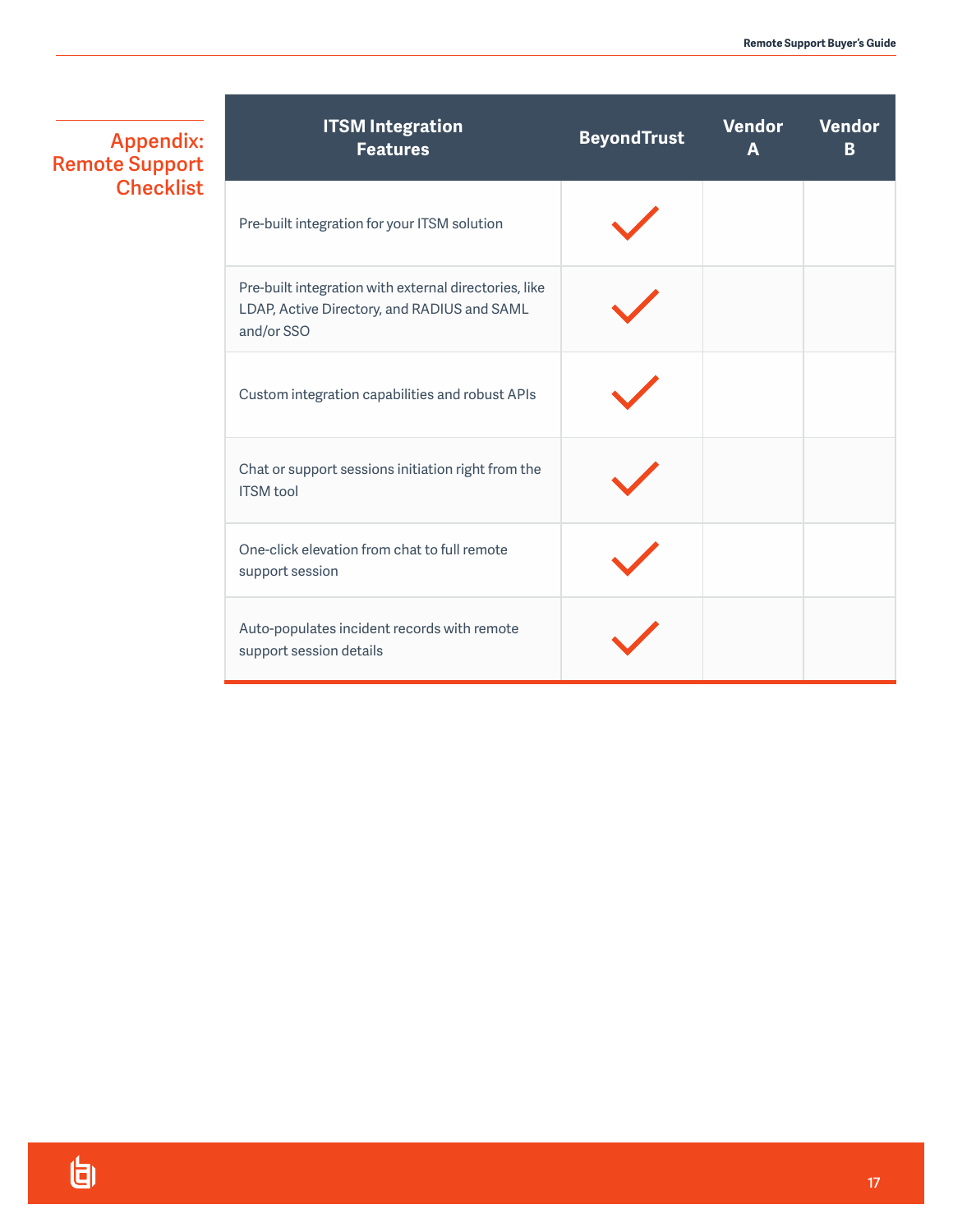**Appendix: Remote Support Checklist**

| <b>Security, Audit &amp;</b><br><b>Compliance</b>                                                                                                                               | <b>BeyondTrust</b> | <b>Vendor</b><br>A | <b>Vendor</b><br>в |
|---------------------------------------------------------------------------------------------------------------------------------------------------------------------------------|--------------------|--------------------|--------------------|
| Works through firewalls-without VPN tunneling-so<br>your perimeter security can remain intact                                                                                   |                    |                    |                    |
| Outbound-only session traffic via TCP Port 443                                                                                                                                  |                    |                    |                    |
| Segments each remote support customer via single-<br>tenant environments                                                                                                        |                    |                    |                    |
| Offers the ability to define and enforce different policies<br>for attended and unattended remote support sessions                                                              |                    |                    |                    |
| Applies robust and granular permissions to define how<br>technicians, customers, and remote systems interact                                                                    |                    |                    |                    |
| Allows admins to pass local smart card or common<br>access card (CAC) credentials to a remote computer                                                                          |                    |                    |                    |
| Securely authenticates users by seamlessly integrating<br>with external user directories, such as LDAP                                                                          |                    |                    |                    |
| Either natively provides two-factor authentication or<br>supports 2FA integration from an existing solution                                                                     |                    |                    |                    |
| Password vault to store, share, and track the use of<br>privileged credentials, that includes more advanced<br>features include discovery, rotation, and workflow<br>automation |                    |                    |                    |
| Applies least privilege and granular permissions so that<br>precisely the right levels of access are granted to those<br>who need it                                            |                    |                    |                    |
| Initiates end-user prompting, as desired, so that the<br>user receiving support must approve certain actions                                                                    |                    |                    |                    |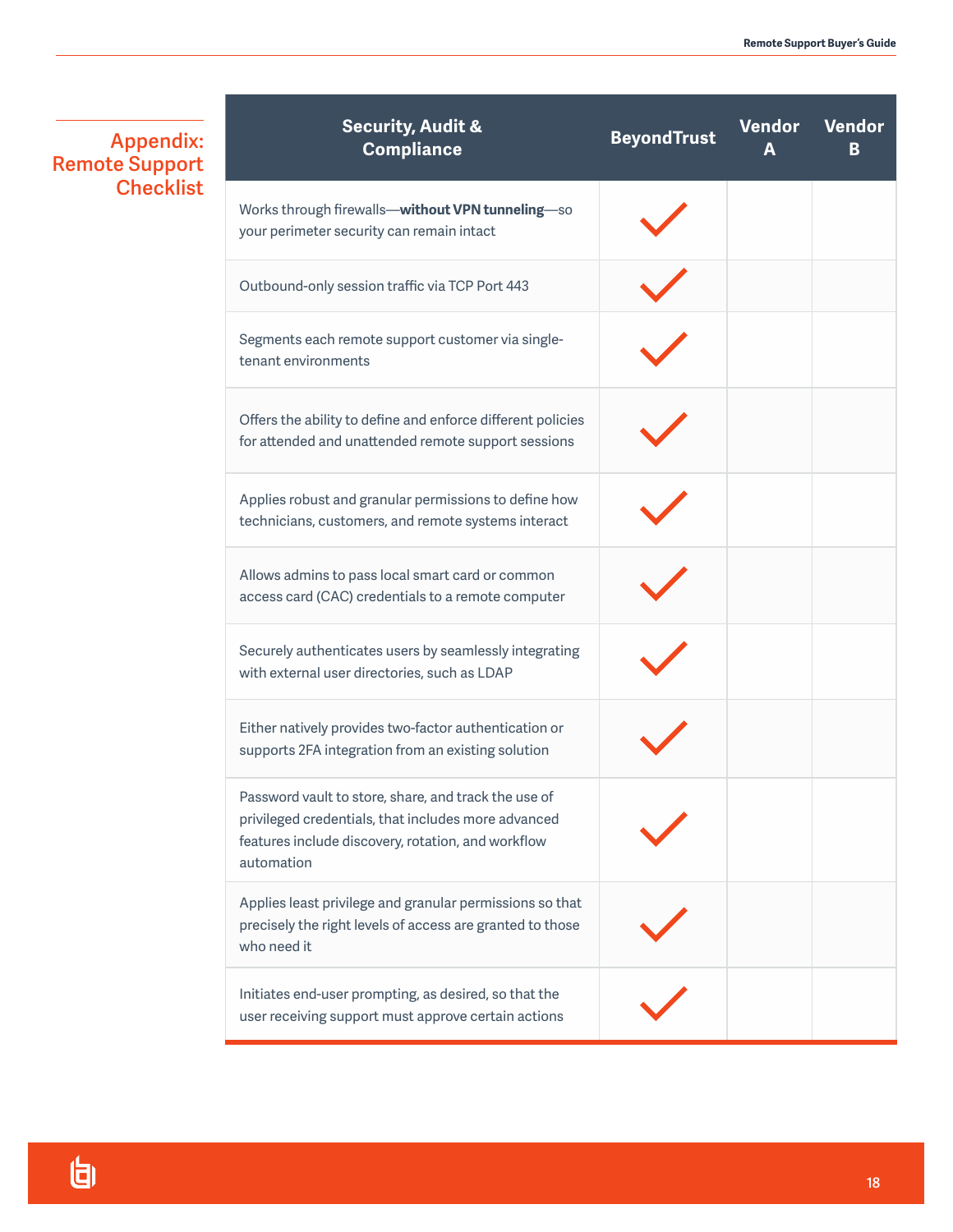| <b>Appendix:</b><br><b>Remote Support</b> | <b>Security, Audit &amp;</b><br><b>Compliance</b>                                                                                                                                                                                                                                                                                   | <b>BeyondTrust</b> | Vendor<br>А | <b>Vendor</b><br>B |
|-------------------------------------------|-------------------------------------------------------------------------------------------------------------------------------------------------------------------------------------------------------------------------------------------------------------------------------------------------------------------------------------|--------------------|-------------|--------------------|
| <b>Checklist</b>                          | Enforces robust encryption, including the use of SSL for<br>every session connection                                                                                                                                                                                                                                                |                    |             |                    |
|                                           | Logs every session, allowing for the complete auditing<br>and review of all customer and support representative<br>interactions. Session data logged should include<br>representatives involved, permissions granted by the<br>customer, chat transcripts, system information, and any<br>other actions taken by the representative |                    |             |                    |
|                                           | Retention of full session logs in an un-editable format<br>for up to 90 days                                                                                                                                                                                                                                                        |                    |             |                    |
|                                           | Session recording of the visible user interface of the<br>endpoint screen for the entire screen sharing session.<br>The recording should include metadata to identify who<br>is in control of the mouse and keyboard at any given<br>time                                                                                           |                    |             |                    |
|                                           | Ability to use SSL certificates                                                                                                                                                                                                                                                                                                     |                    |             |                    |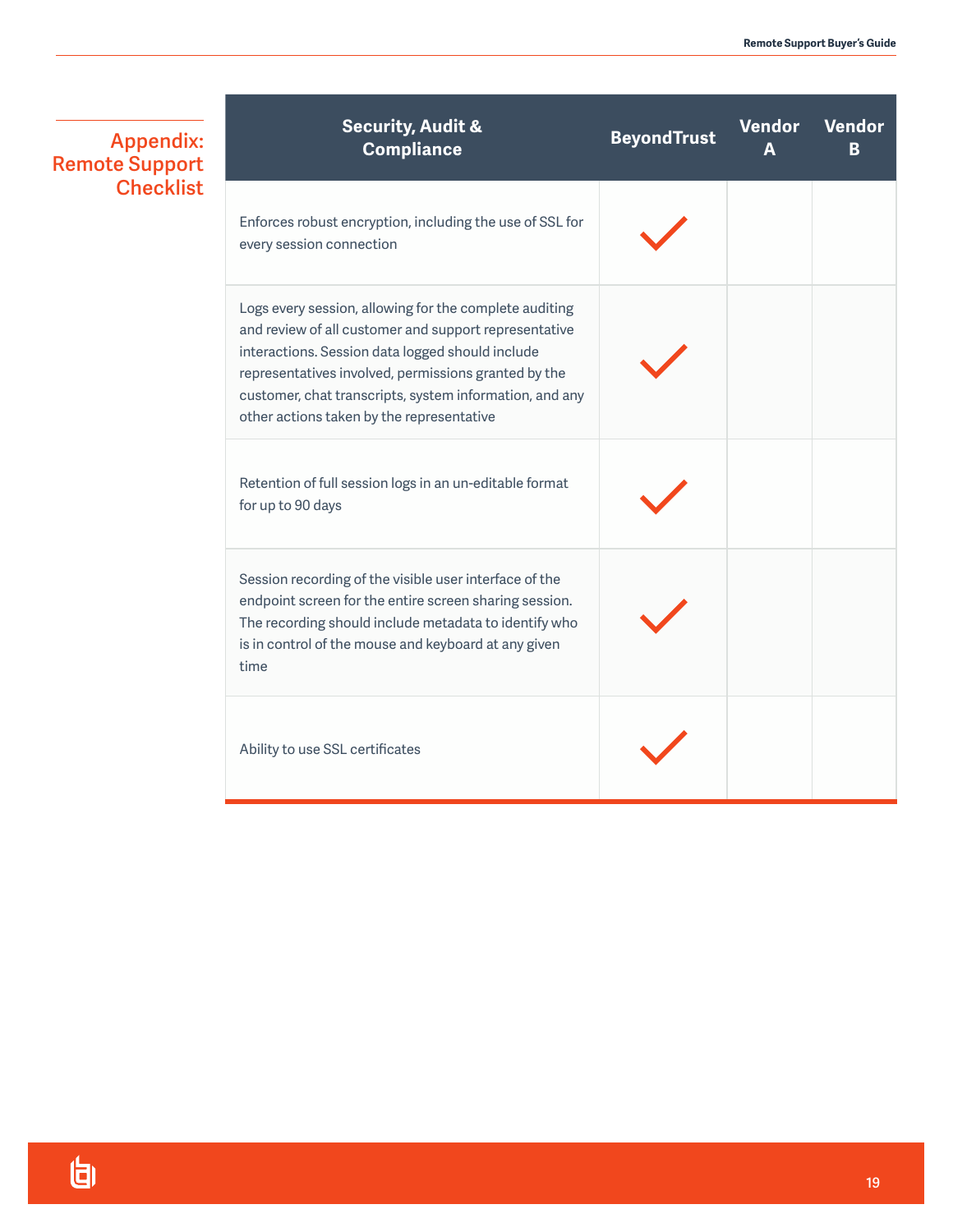**Appendix: Remote Support Checklist**

| <b>Branding &amp; Customization</b>                                        | <b>BeyondTrust</b> | Vendor<br>$\overline{\mathsf{A}}$ | <b>Vendor</b><br>B |
|----------------------------------------------------------------------------|--------------------|-----------------------------------|--------------------|
| Support site branding with your logo and<br>other options                  |                    |                                   |                    |
| Customized support invitations                                             |                    |                                   |                    |
| Use of a custom watermark                                                  |                    |                                   |                    |
| Customization of agreements and messages,<br>customer client, exit surveys |                    |                                   |                    |
| Technician photo uploading - manually or from<br><b>Active Directory</b>   |                    |                                   |                    |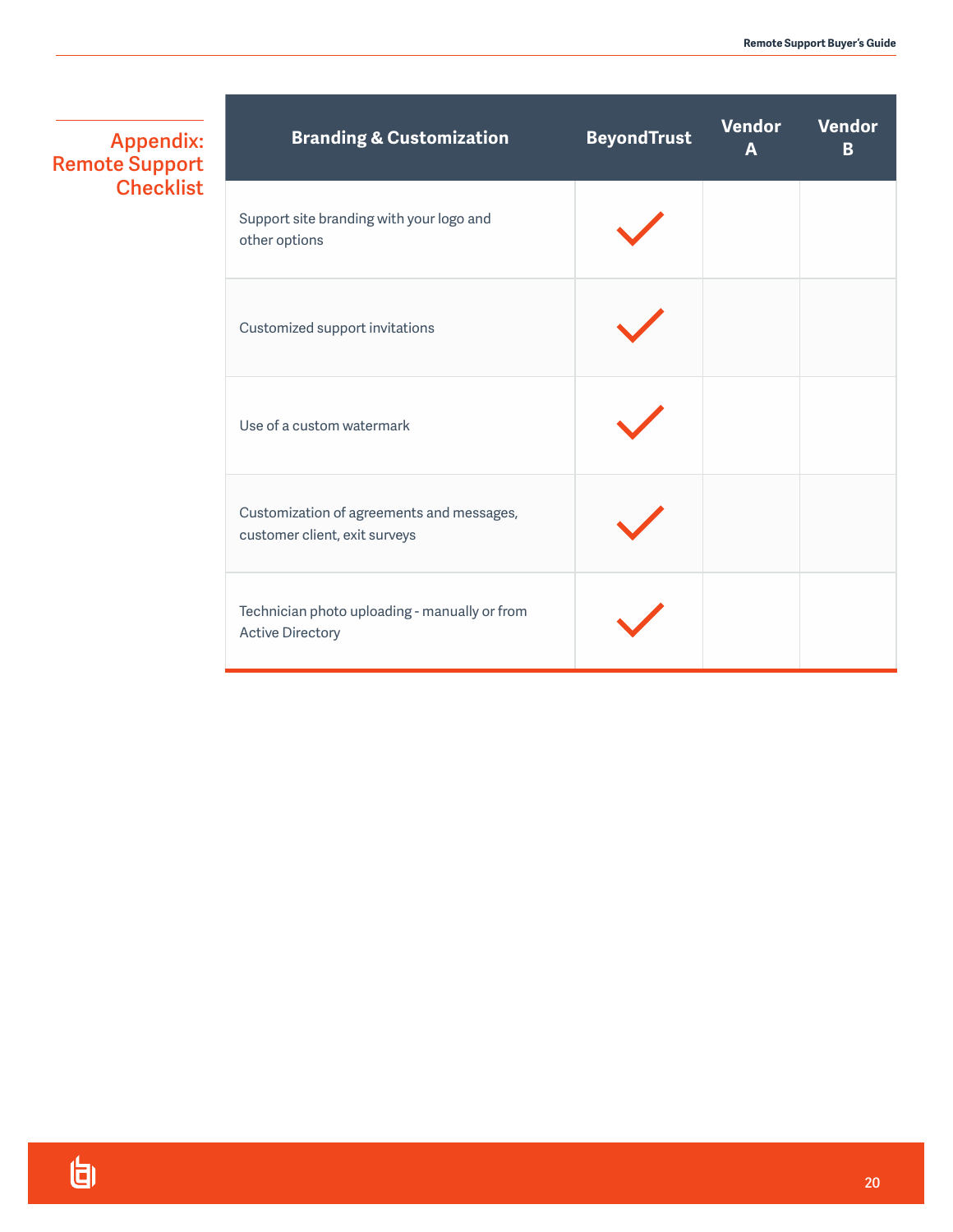**Appendix: Remote Support Checklist**

| <b>Deployment Options</b>                                                         | <b>BeyondTrust</b> | Vendor<br>A | Vendor<br>B |
|-----------------------------------------------------------------------------------|--------------------|-------------|-------------|
| Physical appliance                                                                |                    |             |             |
| Virtual appliance                                                                 |                    |             |             |
| Hosted cloud / SaaS                                                               |                    |             |             |
| laaS in your environment, including AWS, Azure,<br>VMWare ESXi, Microsoft Hyper-V |                    |             |             |